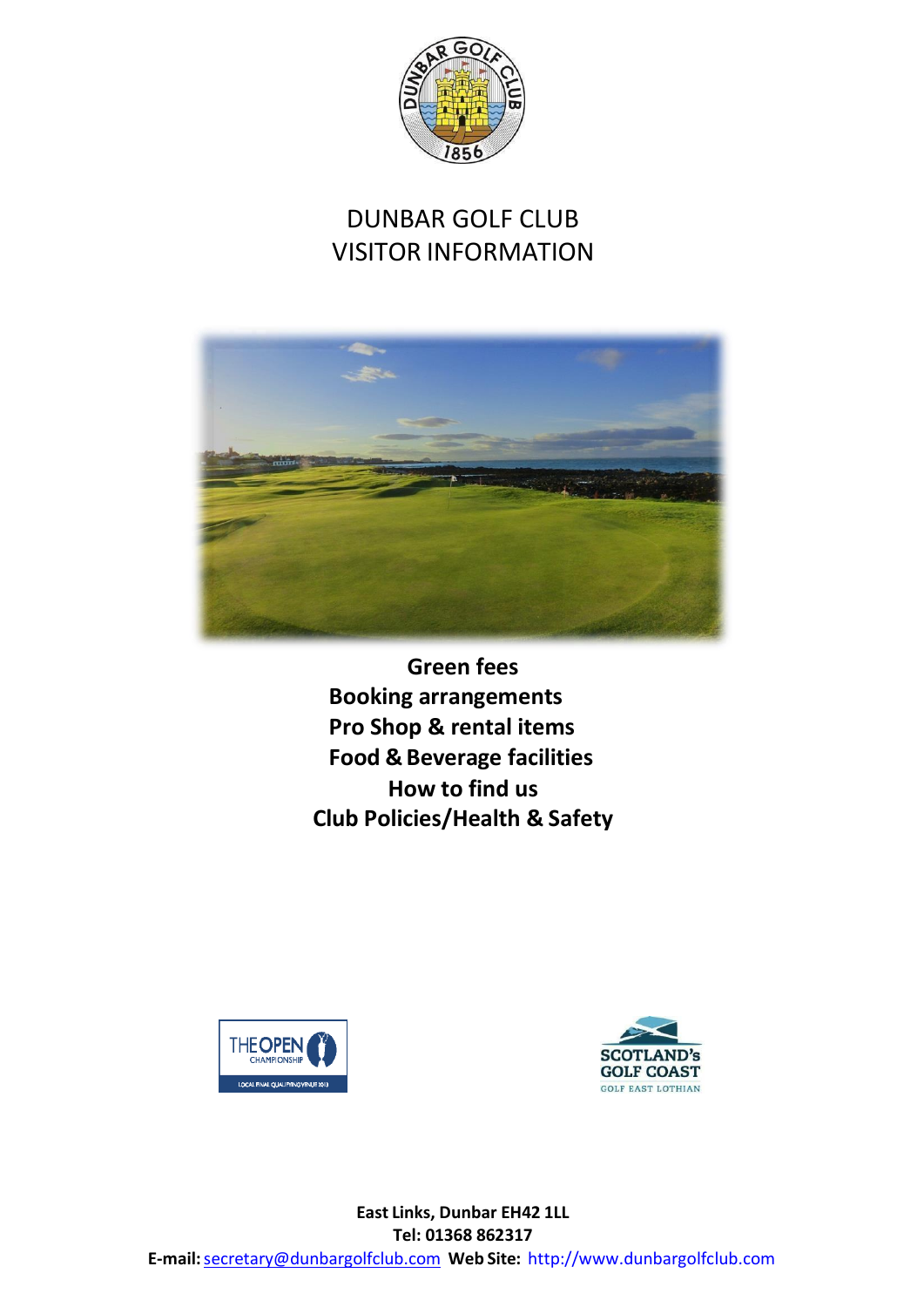## **2022 Green Fees**

#### **Summer(April – October)**

|                             | <b>Sterling</b> |
|-----------------------------|-----------------|
| Monday to Wednesday (round) | £95.00          |
| Monday to Wednesday (day)   | £135.00         |
| Friday (round)              | £110.00         |
| Friday (day)                | £155.00         |
| Weekend (round)             | £130.00         |
| Weekend (day)               | £180.00         |
| Junior (Round)              | £40.00          |

#### **Later Tee Time Rate**

| Monday to Wednesday | <b>From 13.16</b> | £75.00  |
|---------------------|-------------------|---------|
| Friday              | <b>From 13.16</b> | £90.00  |
| Weekend             | <b>From 14.04</b> | £105.00 |

#### **Shoulder Rate (March)**

| Monday to Wednesday (round)                                     | £70.00 |  |  |
|-----------------------------------------------------------------|--------|--|--|
| Friday (round)                                                  | £85.00 |  |  |
| Weekend (round)                                                 | £95.00 |  |  |
| Winter (Nov $-$ Feb)                                            |        |  |  |
| Monday to Wednesday only (round)                                | £55.00 |  |  |
| Mats/Winter Greens                                              | £40.00 |  |  |
| <b>Visitor Tee Times</b>                                        |        |  |  |
| Monday – Wednesday: 9.32am – 12.20pm and 1.16pm onwards         |        |  |  |
| Friday: $10.04$ am $- 12.20$ pm and $1.16$ pm onwards           |        |  |  |
| Saturday and Sunday: $10.04$ am $- 12.00$ pm and 2.04pm onwards |        |  |  |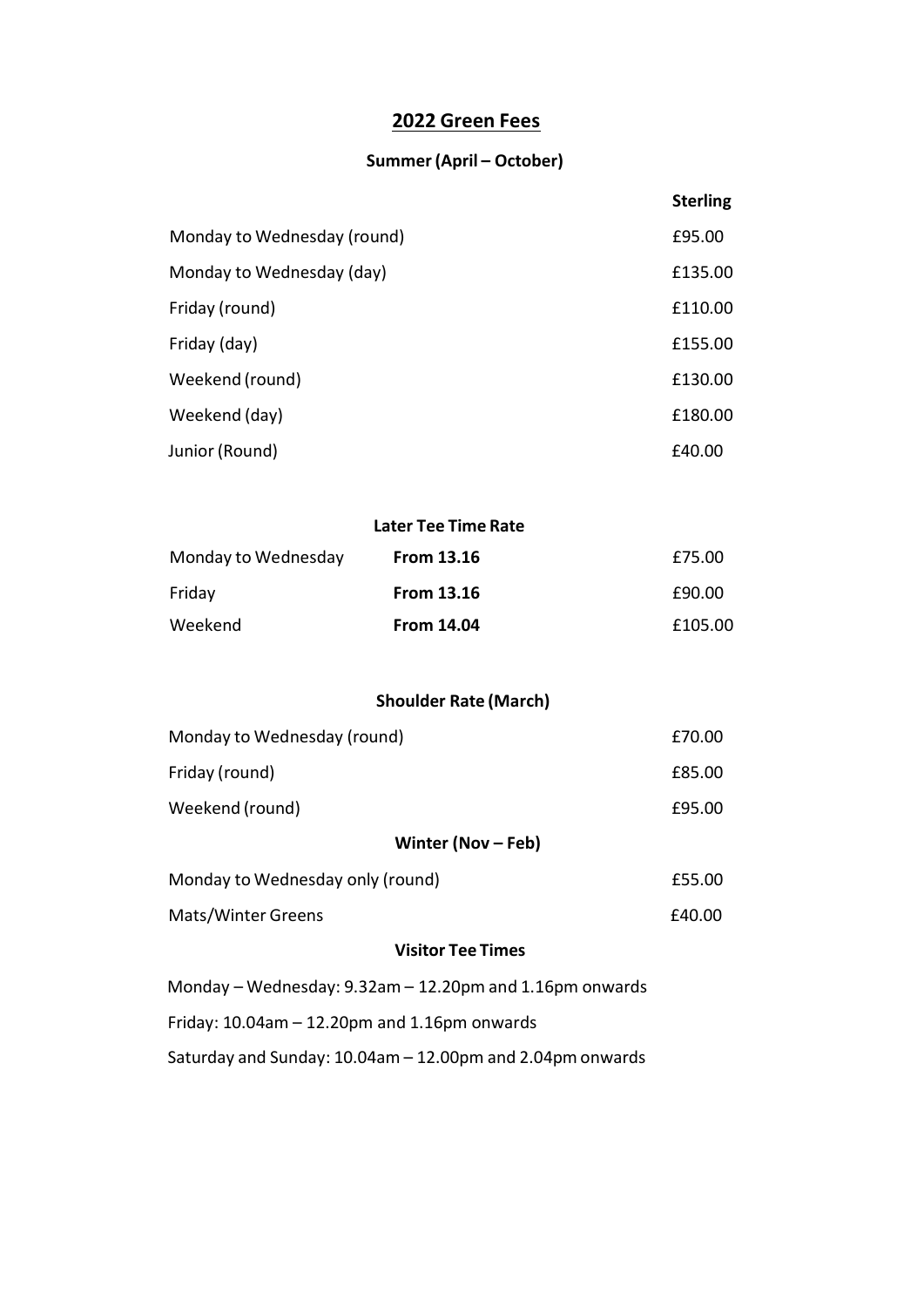## **Booking Arrangements**

Bookings can be made online by following the links at [www.dunbargolfclub.com,](http://www.dunbargolfclub.com/) alternatively bookings can be made by email to: [secretary@dunbargolfclub.com](mailto:secretary@dunbargolfclub.com) ortelephone + 44 (0) 1368 862317, extension 1. Visitor and Members'Guest bookings are taken by Dunbar Golf Club on behalf of DunbarGolf Club Trading Limited.

#### **Online Bookings**

Bookings made Online must pay 100% of the greenfee to confirm the booking.

*\*Bookings through the Booking Enquiry form, email or telephone\**

#### **Deposits**

A deposit of £20.00 per person is required to confirm the booking. This is required to be paid within 7 days of making the booking.

#### **Payment**

The final balance is due to be paid 60 days prior to the date of play. We accept payment by Visa (debit and credit) card, MasterCard and American Express. Cheques are to be made payable to 'Dunbar Golf Club' and payment can also be made by bank transfer by contacting the office for bank details.

#### **Cancellation**

If entire booking is cancelled, our policy is:

- Cancellation within 7 days of the booking being made = Full refund
- $\bullet$  Cancellation more than one month from date of play = Loss of standard deposit
- Cancellation between one month and one week before play = 50% refund.
- Cancellation within one week of play = No refund, but we will seek to re-book you on another date.

Coronavirus policy – If you are unable to travel due to covid, travel restrictions or quarantine we will offer you a rebooking on an alternate date. For rebooking's any payments received will be transferred as a credit to the new booking.

Furthermore, we strongly advise that you arrange travel insurance to provide cover in the event you are unable to play on your booked date due to delayed/cancelled flights or travel plans, personal injury or illness.

#### **Club Storage**

Unfortunately, we cannot accept clubs for delivery in advance of play or left for collection after play, as we do not have any secure storage within the Clubhouse and we have no insurance against loss.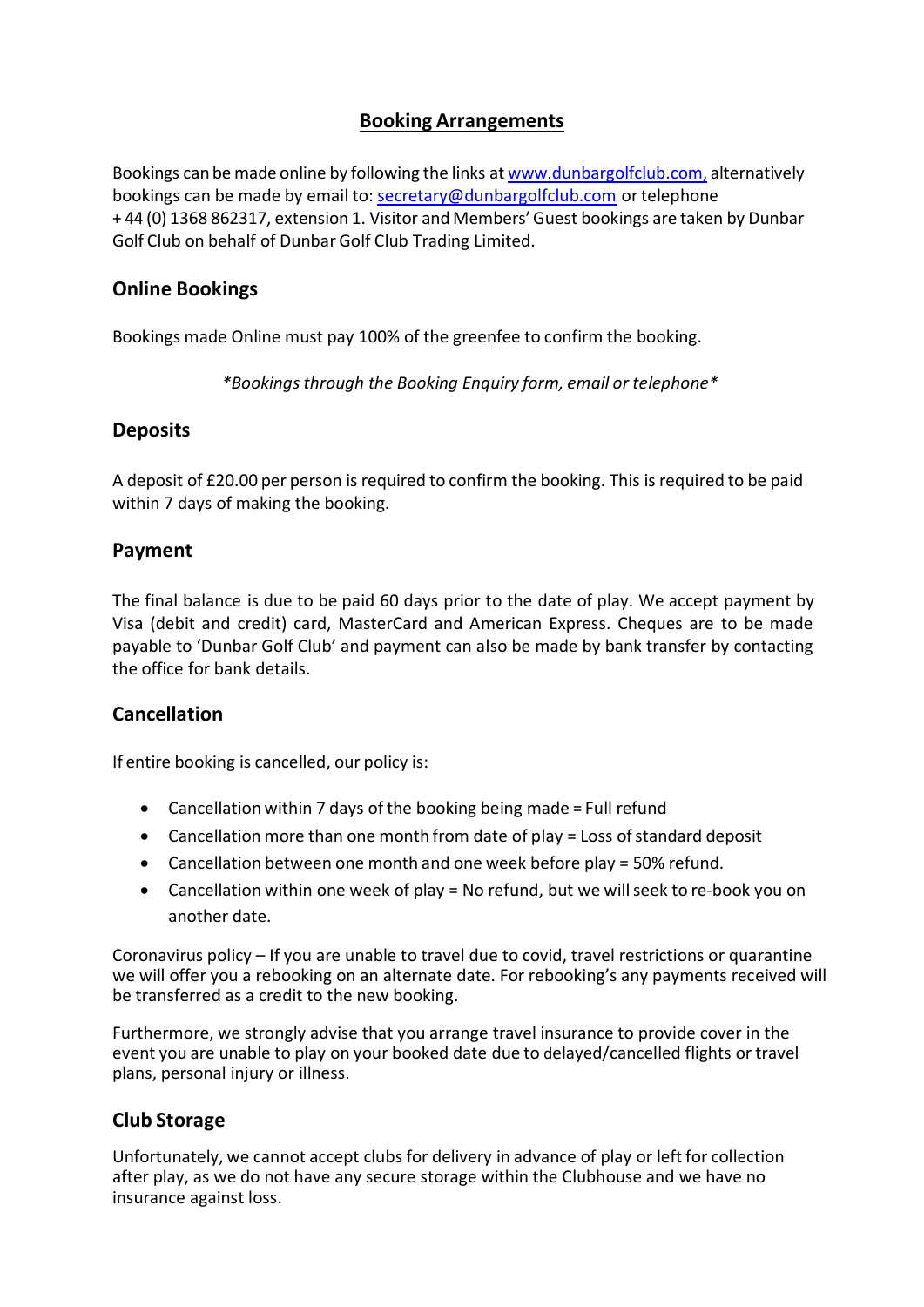## **Pro Shop**

| Caddies                         | $£55.00 + Tip (Optional)$ |
|---------------------------------|---------------------------|
| Buggy per round/day             | £40.00/£70.00             |
| Electric Trolleys per round/day | £20.00/£35.00             |
| Pull Trolley per round/day      | £6.00/£10.00              |
| Club Hire                       | £50.00                    |
| <b>Golf Tuition/Clinics</b>     | On application to the Pro |

Prizes for your group can be organised through the Professional and his staff including nearest the pin and longest drive competitions.

Please arrange any Pro Shop requirements at the time of booking or in advance of the day of play. You can email the Pro Shop directly at [dunbargolfshop@aol.com](mailto:dunbargolfshop@aol.com) or telephone 44 (0) 1368 862 086

For further Pro Shop information please click here - <http://www.dunbargolfshop.co.uk/>

Dunbar Pro Shop Facebook page: [www.facebook.com/dunbarproshop](http://www.facebook.com/dunbarproshop)

#### **Practice/Warm-up Facilities**

Complimentary use of our practice facilities is available to everyone prior to their tee time. This includes a practice putting green, shot game area, and warm up / practice nets. Please note that practice balls are not provided.

#### **Food & Beverage**

Many visitors remark on the warm welcome received from our Food & Beverage Team while they enjoy the wide range of drinks on offer and also their extensive knowledge of the wide range of whiskies stocked. Catering starts at 07.30 April to October and 08.00 November to March

Catering link: <https://sites.google.com/alittlecatering.co.uk/dgc-clubhouse>

Telephone: +44 (0) 1368 862 428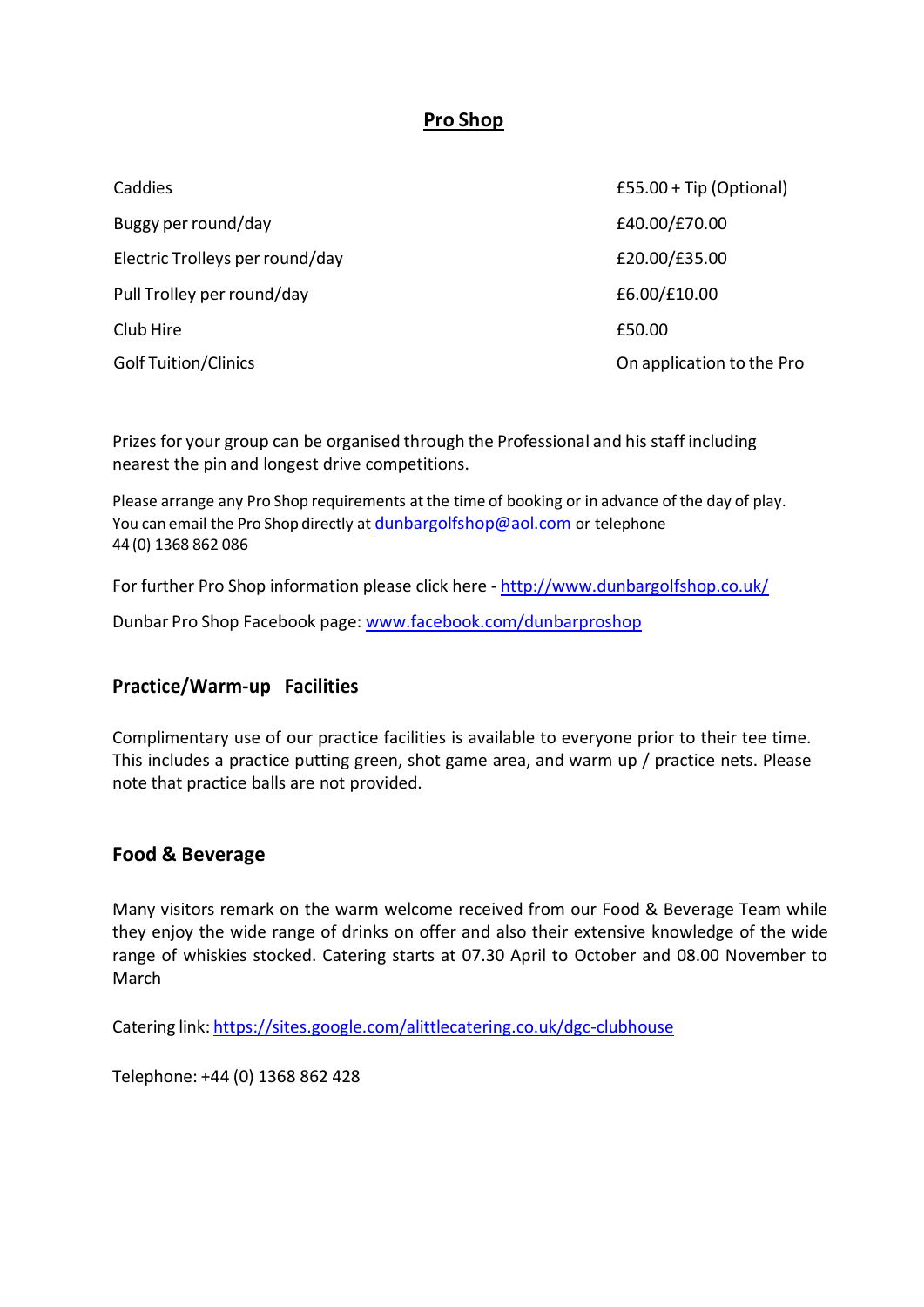## **Location/Directions**

Dunbar Golf Club is situated approximately 30-45 minutes east of Edinburgh. Easily accessible by car on the main A1, we are also only a few minutes from Dunbar Train Station. For detailed information please click on the link below:

[www.dunbargolfclub.com/visitors/location](http://www.dunbargolfclub.com/visitors/location)

#### **Club Policy**

All visitors to the club are asked to read the following information. If you have any further questions please contact the Club at [secretary@dunbargolfclub.com.](mailto:secretary@dunbargolfclub.com) On arrival the organiser should make himself/herself known to a member of staff and please check into the Pro Shop no later than 10 minutes before your tee off time.

#### **Playing Ability**

With the course being of championship status, it is not suitable for inexperienced golfers

#### **Pace of Play**

All golfers visiting the course wish to enjoy their experience. Slow play affects the enjoyment of all golfers on the course and it is expected that you keep up with the group in front. A 4 ball playing Dunbar is expected to play a round in less than 4 hours.

#### **Course Health & Safety**

It is the responsibility of the lead member of the party to make sure your group members are aware of Dunbar Golf Course Health and Safety. The safety headlines are:

#### Being Safe:

Dunbar Golf Course is on a narrow strip of links land and golf balls can therefore possibly be played onto the wrong fairway at a number of holes. Care must be taken at all timesto ensure it is safe and clear to play.

When proceeding to the  $7<sup>th</sup>$  tee (along the path behind the  $16<sup>th</sup>$  green) be prepared to stand aside if others are on the 16<sup>th</sup> tee.

There is a coastal path used by walkers and there is signage reminding them to allow golfers to play their shot. However, this isn't always the case and golfers are reminded they should not play their shot unless it is safe to do so.

#### Playing your Part:

Please replace divots, repair pitch marks and use the seed mix provided at the par 3 holes.

Bunker rakes are provided, please use them and return them to their stand.